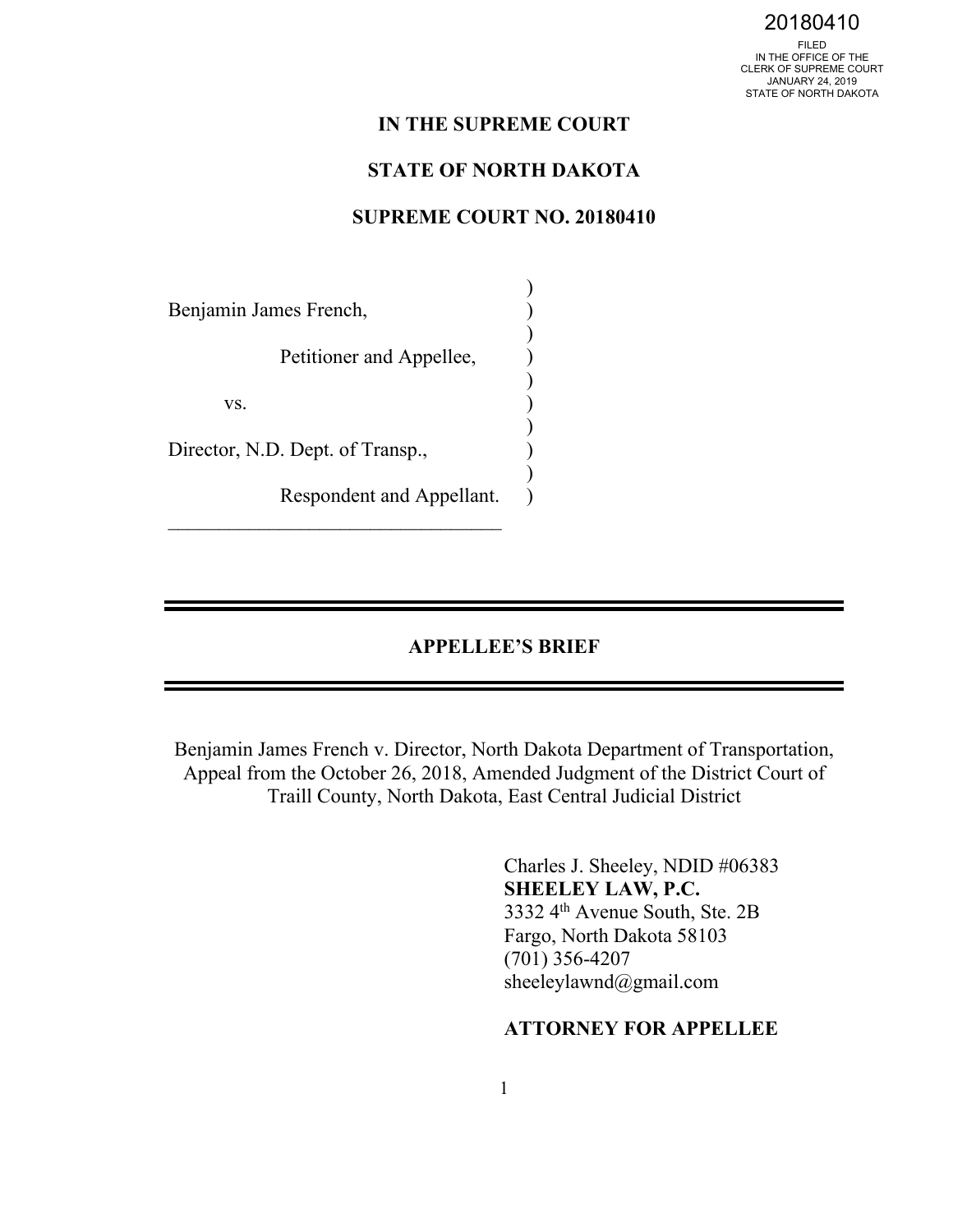# **[¶ 1] TABLE OF CONTENTS**

# **Paragraph No.**

| I. | Whether the Department's records contained sufficient<br>information required under N.D.C.C. § 39-20-04.1 to impose a<br>365-day license suspension. |
|----|------------------------------------------------------------------------------------------------------------------------------------------------------|
| П. | The district court did not abuse its discretion when it awarded<br>attorney fees pursuant to under N.D.C.C. $\S$ 28-32-50(1).  13                    |
|    |                                                                                                                                                      |
|    |                                                                                                                                                      |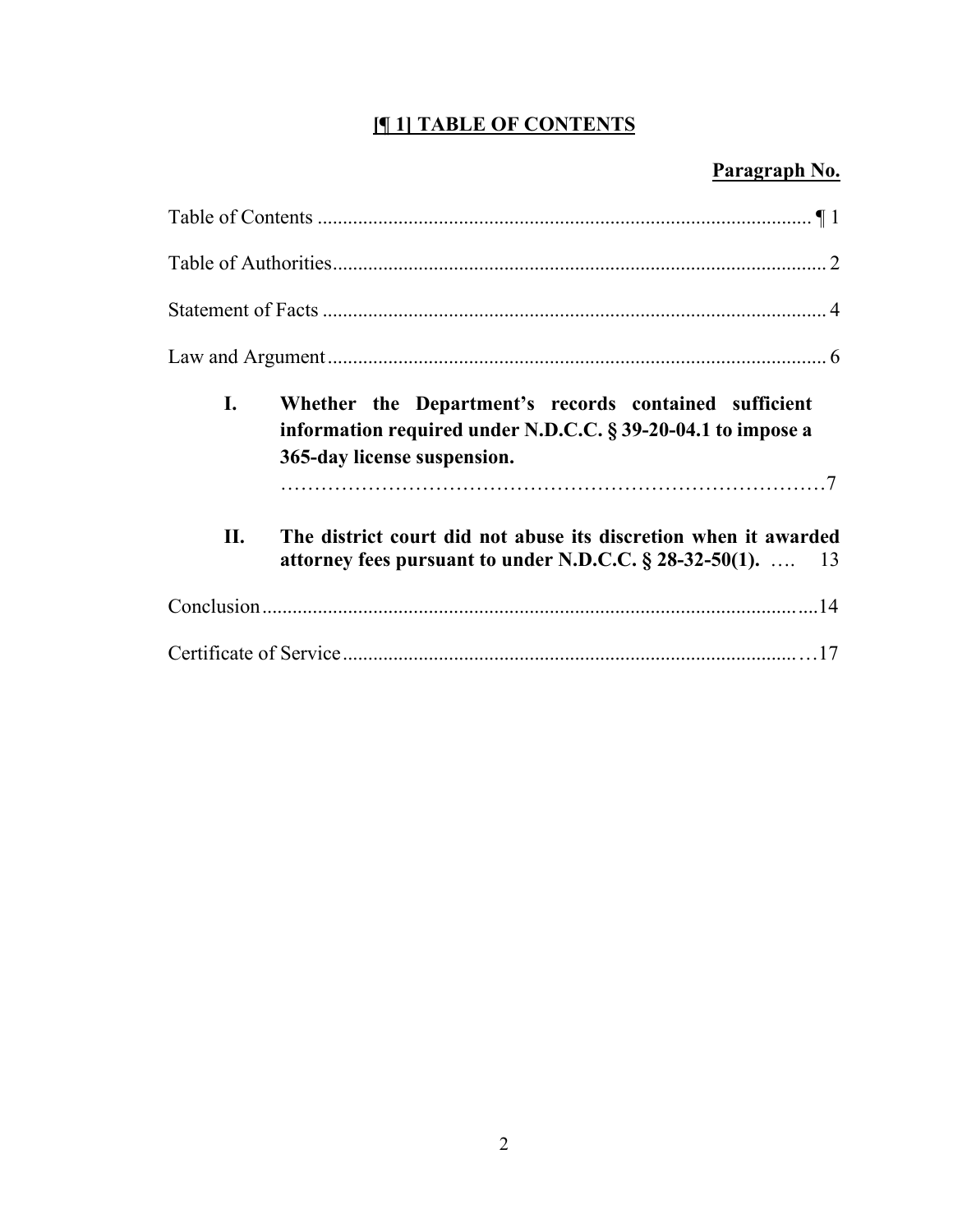# [¶ 2] TABLE OF AUTHORITIES

# Paragraph No.

# **North Dakota Cases**

Ertelt v. Director, N.D. Dept. of Transp., 491 N.W.2d 736 (N.D. 1992) .... [9, 10] Drayton v. Workforce Safety and Ins., 2008 ND 178, ¶ 38, 756 N.W.2d 320.¶ 13 **North Dakota Century Code**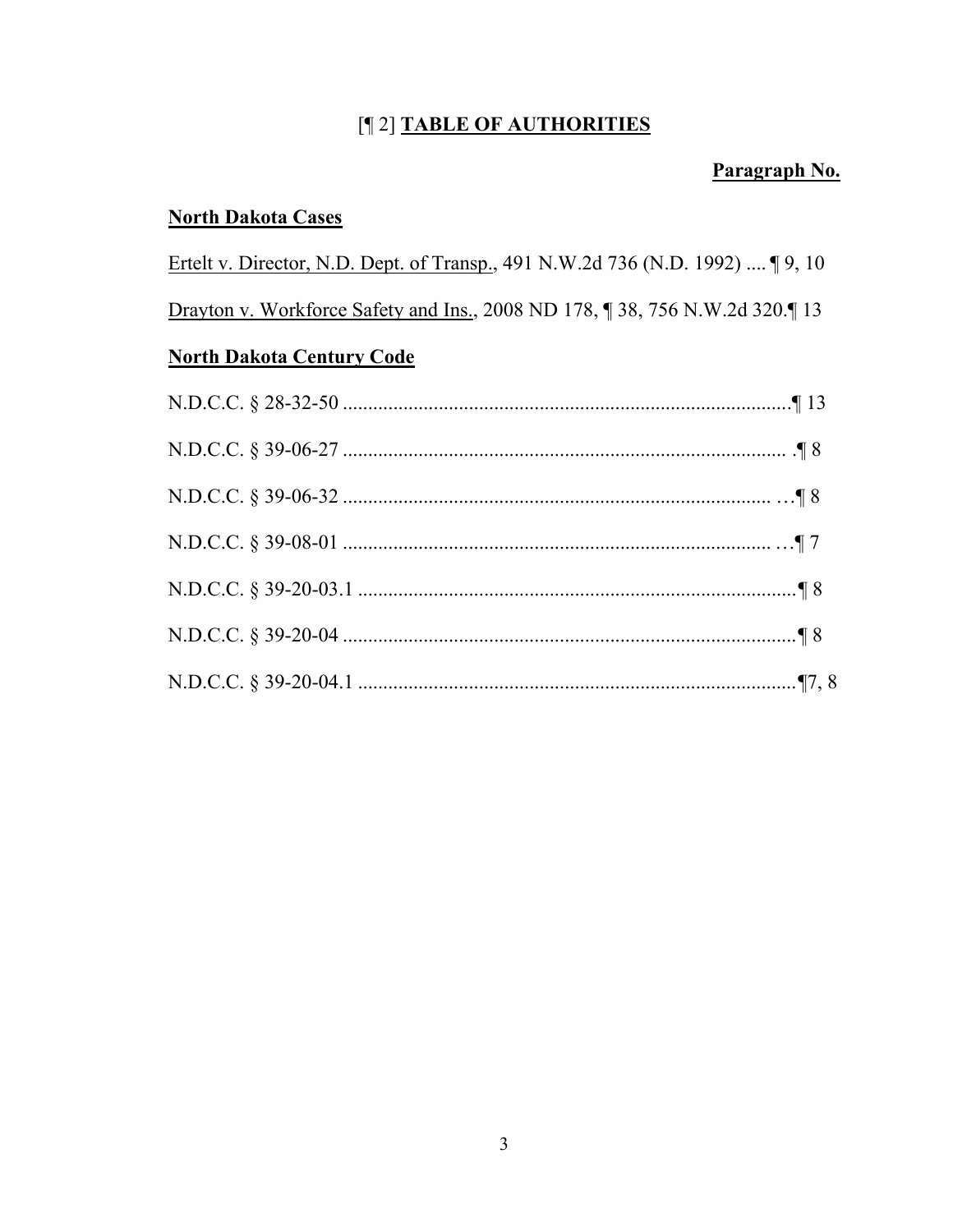# [¶ 3] **STATEMENT OF THE ISSUES**

- **I. Whether the Department's records contained sufficient information required under N.D.C.C. § 39-20-04.1 to impose a 365-day license suspension.**
- **II. The district court did not abuse its discretion when it awarded attorney fees pursuant to under N.D.C.C. § 28-32-50(1).**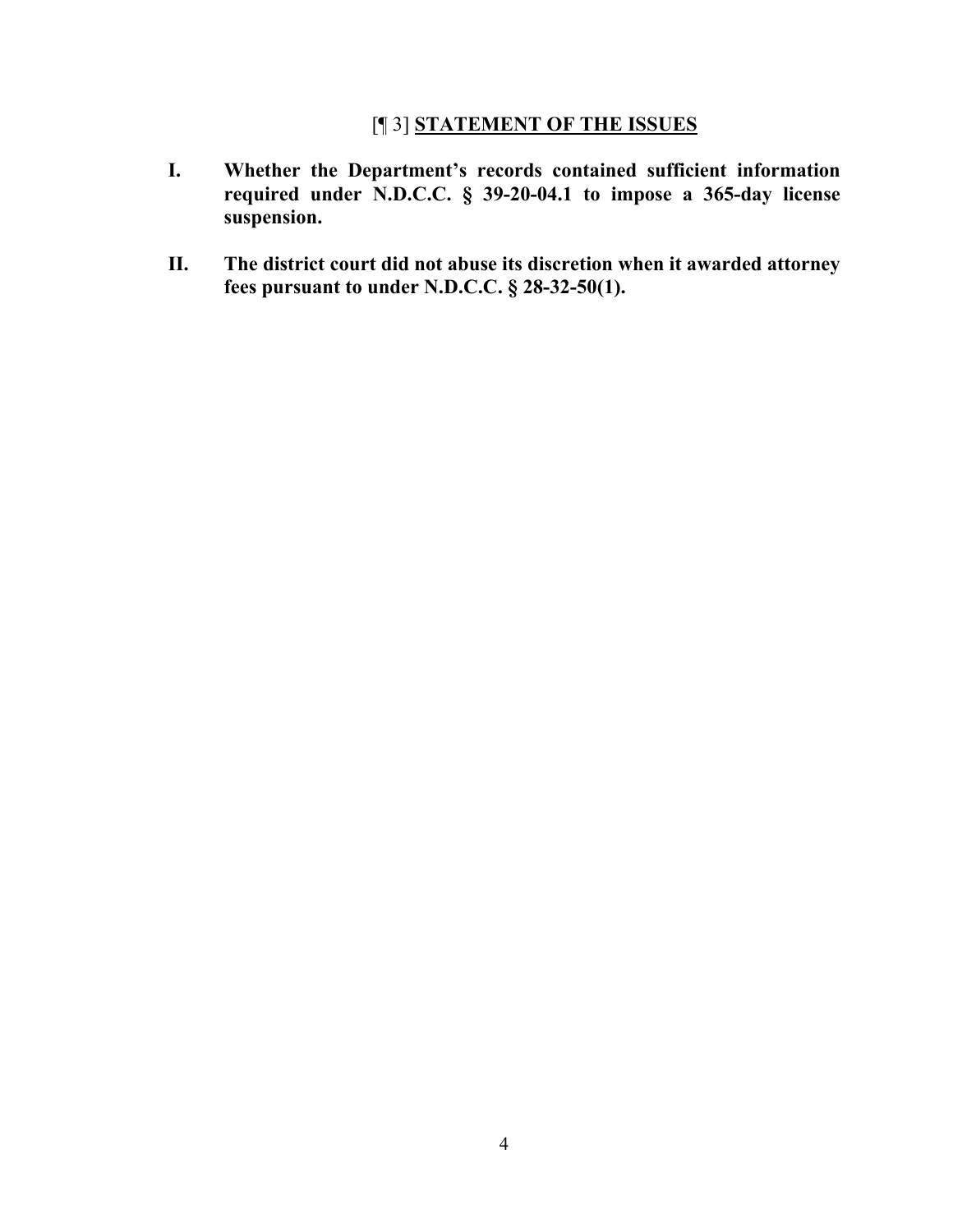#### [¶ 4] **FACTS**

[¶ 5] Mr. French was stopped and arrested for Driving Under the Influence by Trooper Kyle Stern in Traill County on June 10, 2018. (Tr. p. 4, l. 16). Following his arrest, Mr. French submitted to an Intoxilyzer 8000 breath test. (Tr. p. 17, l. 13). The test result was a 0.161. (Tr. p. 17, l. 15). Mr. French timely requested a hearing and a hearing was held on July 9, 2018. (Appx. p. 10). A 365-day suspension was proposed as it was alleged Mr. French had one qualifying prior offense. (Appx. p. 8). The proposed 365-day suspension was based on the following notation on Mr. French's driving record:

### VIOLATIONS/CONVICTIONS

# REVO 5 08/18/11 REFUSED CHEMICAL TEST 0001Y L 08/18/11 L R 08/18/12 0001

### HEARING NOTICES

# HEAR 5 07/24/11 Suspended – Hearing Held Refused Chemical Test – PER 001 Y

(Appx. p. 7). At the hearing, the Department's lone witness could not identify the

substance of the notation. His testimony provided:

MR. SHEELEY: I am showing what's marked, well, its (sic) page five of five Exhibit 1, you've seen these before; right?

#### TROOPER STERN: Yes

MR. SHEELEY: This is what?

TROOPER STERN: It's a copy of the driver's abstract.

MR. SHEELEY: And you heard the hearing officer say it shows a prior refusal; correct? Did you hear him say that?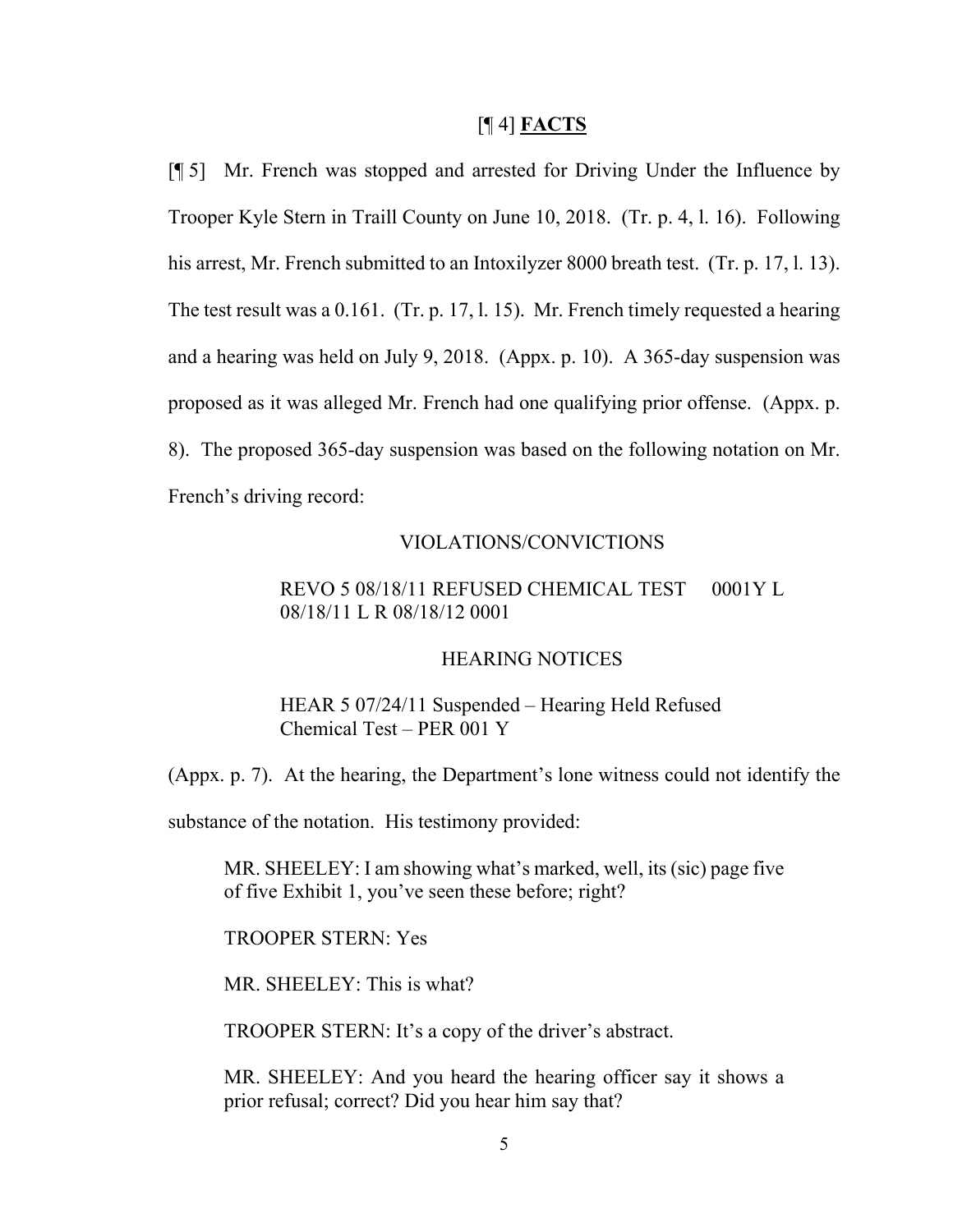TROOPER STERN: No, I didn't hear that, I'm sorry.

MR. SHEELEY: Well, I'll tell you, it's being alleged there was a prior refusal from July 24, 2011. Do you see that notation there?

TROOPER STERN: Yes.

MR. SHEELEY: Where is ... what county is that out of?

TROOPER STERN: I couldn't tell you.

MR. SHEELEY: You couldn't even tell me what state it's from, could you?

TROOPER STERN: No.

(Tr. pp. 18-19). Mr. French objected to the proposed 365-day suspension and argued the appropriate suspension was 91 days. (Tr. pp. 19-21). Nonetheless, the hearing officer issued his decision on July 10, 2018, suspending Mr. French's driving privileges for 365 days. Mr. French timely appealed to the district court. (Appx. p. 12). The district court reversed the hearing officer decision, reduced the suspension from 365 days to 91 days, and awarded Mr. French attorney fees. (Appx. p. 14). The Department filed a notice of appeal on November 19, 2018.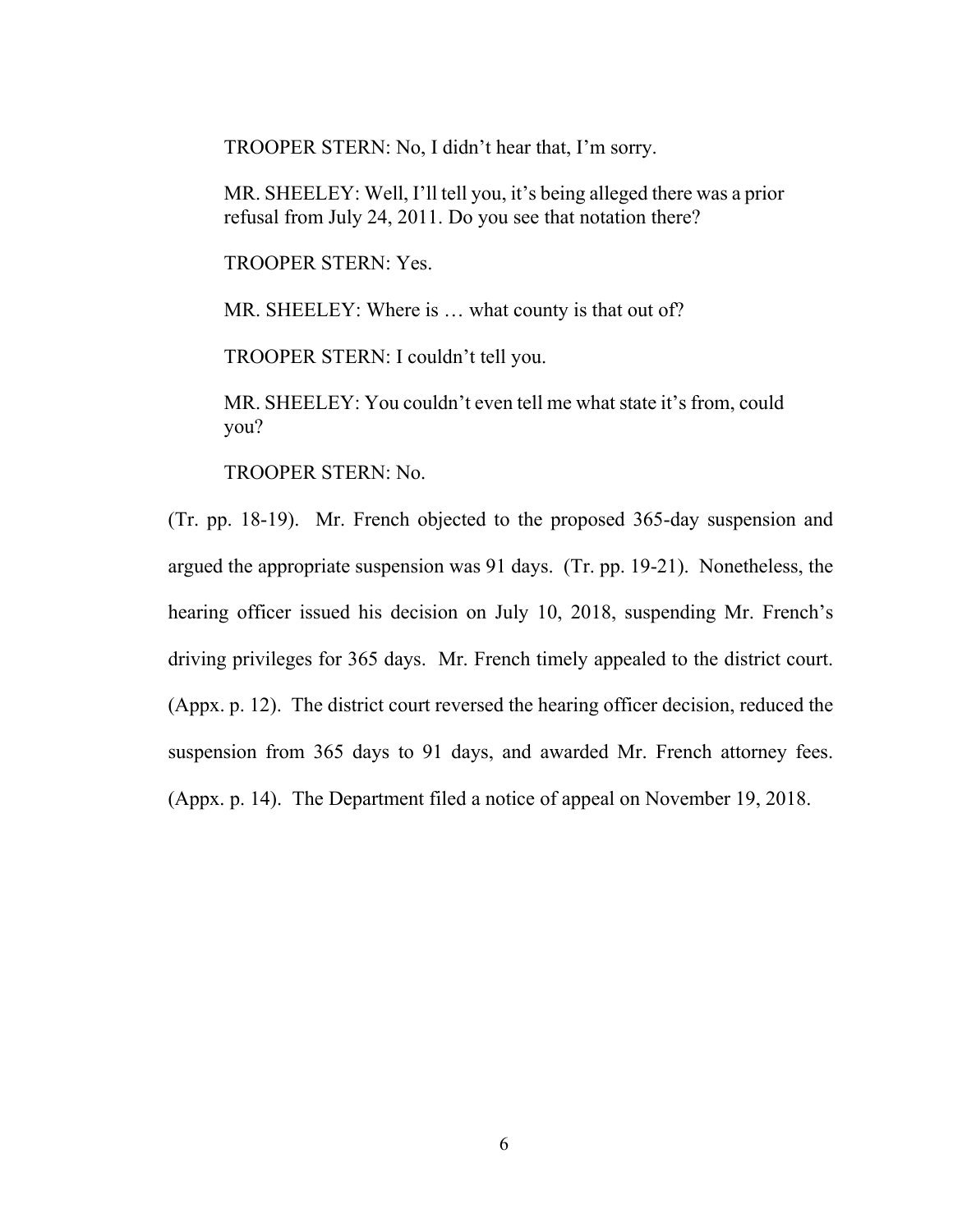#### [¶ 6] **LAW AND ARGUMENT**

### **I. The Department's records did not support a 365-day license suspension.**

[¶ 7] The Department erred when its hearing officer suspended Mr. French's driving privileges for 365 days. An individual's driving privileges shall be suspended "for three hundred sixty-five days if the person's driving record shows that, within the seven years preceding the date of arrest, the person has once previously violated section 39-08-01 or equivalent ordinance or *the person's operator's license has once previously been suspended or revoked under this chapter* with the last violation of suspension for an alcohol concentration under eighteen one-hundredths of one percent by weight." N.D.C.C. § 39-20-04.1(1)(c) (emphasis added). Mr. French's driving record did not show a prior conviction for a violation of N.D.C.C. § 39-08-01 or equivalent ordinance. Therefore, the enhanced suspension was based on the Department's assertion that the Department records proved by preponderance of evidence that Mr. French's license has once previously been suspended or revoked *under N.D.C.C. ch. 39-20*. The Department's records failed to establish there was a prior suspension or revocation under N.D.CC. ch. 39-20. The district court's judgment reversing the hearing officer must be affirmed.

# 1. Mr. French's driving record does not support an enhanced suspension.

[¶ 8] The Department's records must prove by preponderance of evidence that a prior offense was for a suspension or revocation imposed under N.D.C.C. ch. 39-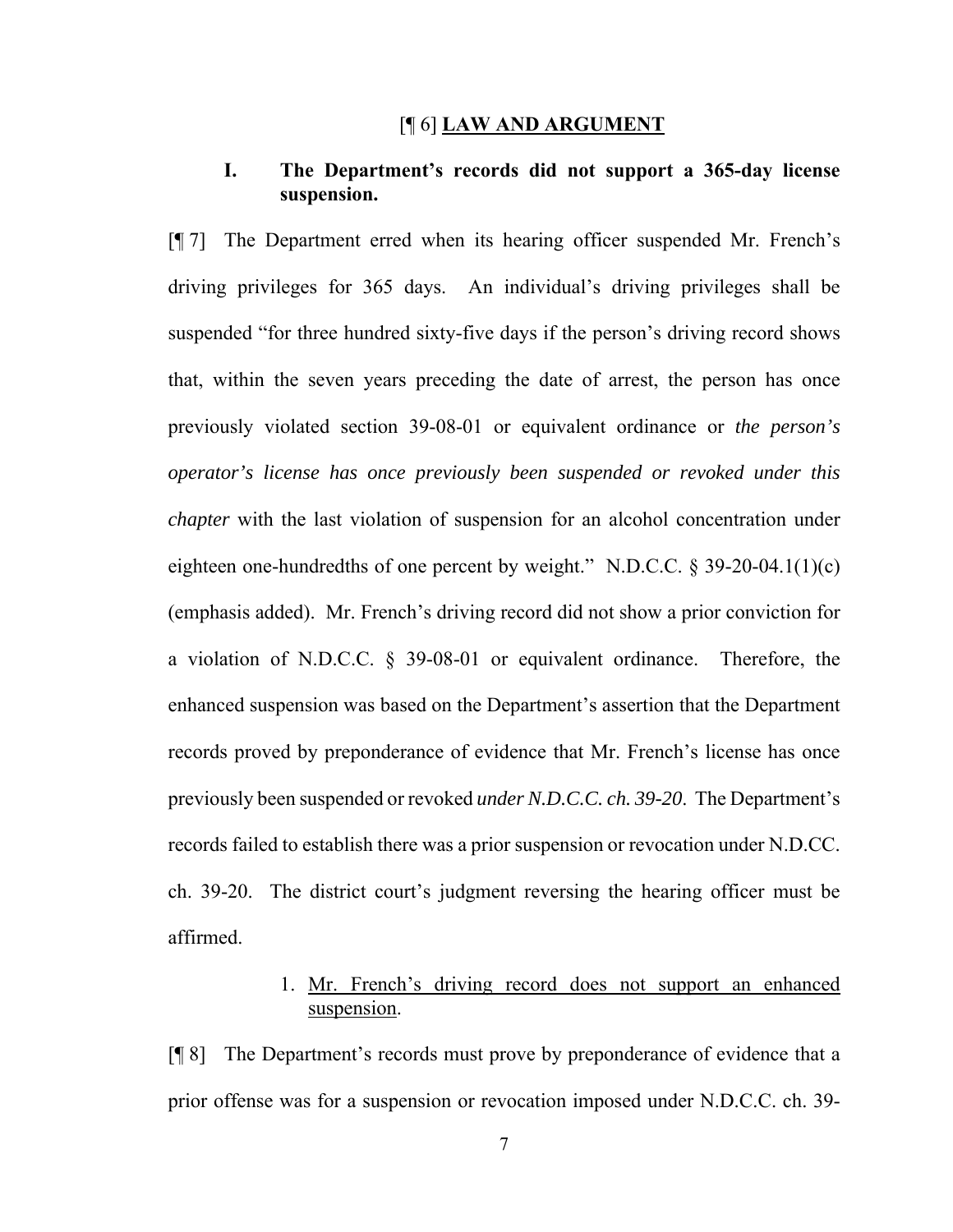20. Chapter 39-20, N.D.C.C., provides the foundation for license suspension and revocations for alcohol-related offenses committed in North Dakota. The process is commenced with a licensed peace officer providing a driver a temporary operator's permit and report and notice form; that form provides the driver with notice that his or her license will be suspended by the Department. See N.D.C.C. §  $39-20-03.1(1)$  and  $39-20-04(1)$ . That form must then be forwarded by the law enforcement officer to the director of the Department to initiate the license suspension process. See N.D.C.C.  $\S 39-20-03.1(4)$  and 29-20-04(1). In this case, the Department's file failed to prove by a preponderance of evidence that any prior suspension or revocation was imposed pursuant to this process. N.D.C.C. § 39-20-  $04.1(1)(c)$ . The Department's evidence included the following ambiguous notations on Mr. French's driving record:

#### VIOLATIONS/CONVICTIONS

## REVO 5 08/18/11 REFUSED CHEMICAL TEST 0001Y L 08/18/11 L R 08/18/12 0001

#### HEARING NOTICES

# HEAR 5 07/24/11 Suspended – Hearing Held Refused Chemical Test – PER 001 Y

There was no corresponding criminal conviction for driving under the influence noted on the driving record. Further, there was no other criminal conviction such as reckless driving, nor was there a noncriminal traffic violation noted as an offense for that date. Instead of ensuring the Department prove its suspension with the admitted documents, the hearing officer drew on his own apparent expertise in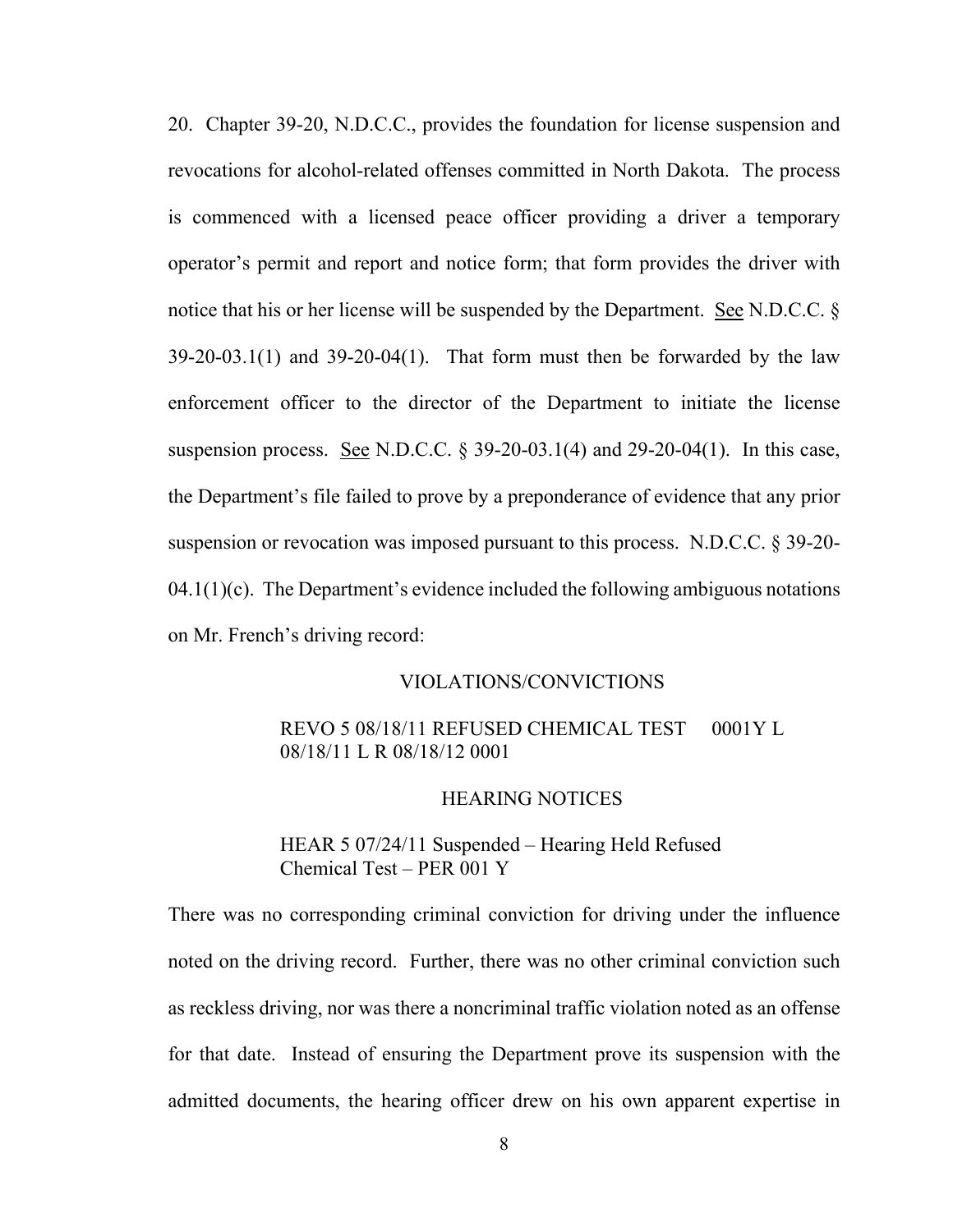reviewing driving abstracts. In support of the 365-day suspension, the hearing determined:

> The hearing officer is familiar with the DLD format of Mr. French's driving record and can infer from the administrative record that the 2011 1-year revocation of his driver's license for refusing a chemical test was conducted under North Dakota Century Code Chapter 39-20.

In other words, the hearing officer himself provided evidentiary support for the suspension or revocation based on subjective knowledge allegedly learned as an employee of the Department. This is absurd. There are other, legitimate reasons why an individual's license could be suspended or revoked for "refusal." For example, "[t]he director may suspend or revoke the operator's license of any resident of this state … upon receiving notice of the conviction of that individual in a tribal court or in another state of an offense, which if committed in this state, would be grounds for the suspension or revocation of an operator's license of an operator." N.D.C.C. § 39-06-27. In addition, the director may suspend an operator's license of an individual if the Department receives information that the individual refused to submit to a chemical test on an Indian reservation or in another state. N.D.C.C. § 39-06-32(1). While the latter only provides for authority for a suspension versus revocation, the director has clear authority to revoke driving privileges under N.D.C.C. § 39-06-27 for incidents that occur outside the purview of N.D.C.C. ch. 39-20. Without additional documentation from the Department, the hearing officer's reliance on his own personal knowledge for the basis for a prior offense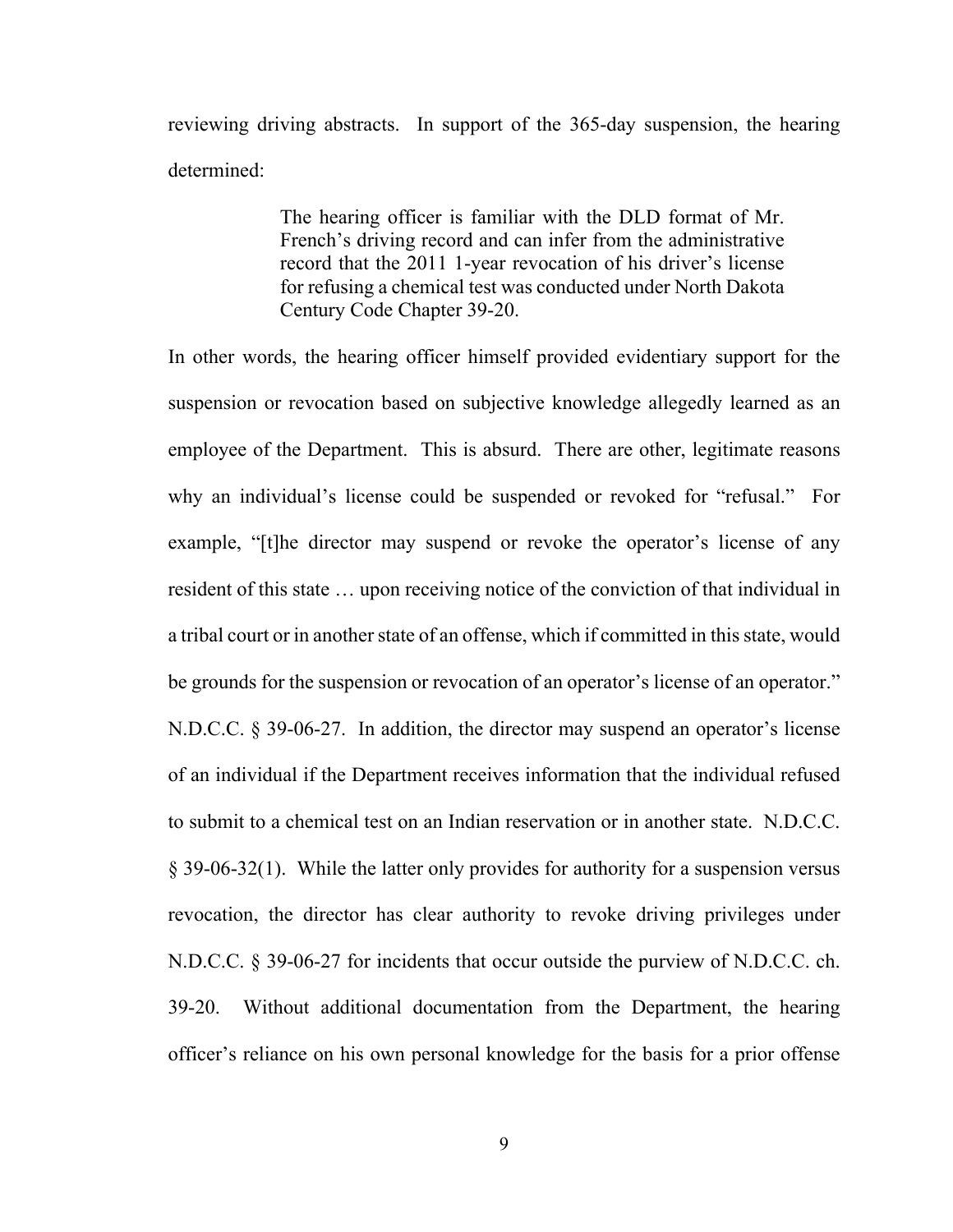was an error. The record did not establish by preponderance of evidence that Mr. French's driving abstract included a prior offense under N.D.C.C. ch. 39-20.

[¶ 9] This case is similar in two respects to Ertelt v. N.D. Dept. of Transp., 491 N.W.2d 736 (N.D. 1992). In Ertelt, a driver (Ertelt) was charged with actual physical control of a motor vehicle while under the influence of alcohol. Ertelt, 491 N.W.2d 736, 737. An administrative hearing was held on July 3, 1991. Id. at 738. Ertelt's driving privileges were suspended for 91 days following the hearing. Id. Later in July 1991, the Department issued Ertelt a notice to suspend his driving privileges for failure to file proof of financial responsibility following the accident related to the actual physical control arrest. Id. The case was ultimately overturned due to the hearing officer's admittance of a Department crash report without proper disclosure to Ertelt. Id. at 740. However, the Court also found it improper for the hearing officer who presided over the implied consent hearing to preside over the proof of financial responsibility hearing because the hearing officer based her decision to file the subsequent suspension on her personal knowledge of the prior implied consent hearing. Id. at 740. In other words, the hearing officer used her personal knowledge from working prior Department cases in order to justify a suspension against Ertelt. The Court ordered on remand that the same hearing officer could not preside pursuant to N.D.C.C. § 28-32-38 (separation of functions) (statute previously found at N.D.C.C. § 28-32-12.2). While not identical to the facts of Ertelt, the supposed-impartial hearing officer in this case based his decision to enhance the decision on his "familia [rity] with the drivers' license division format."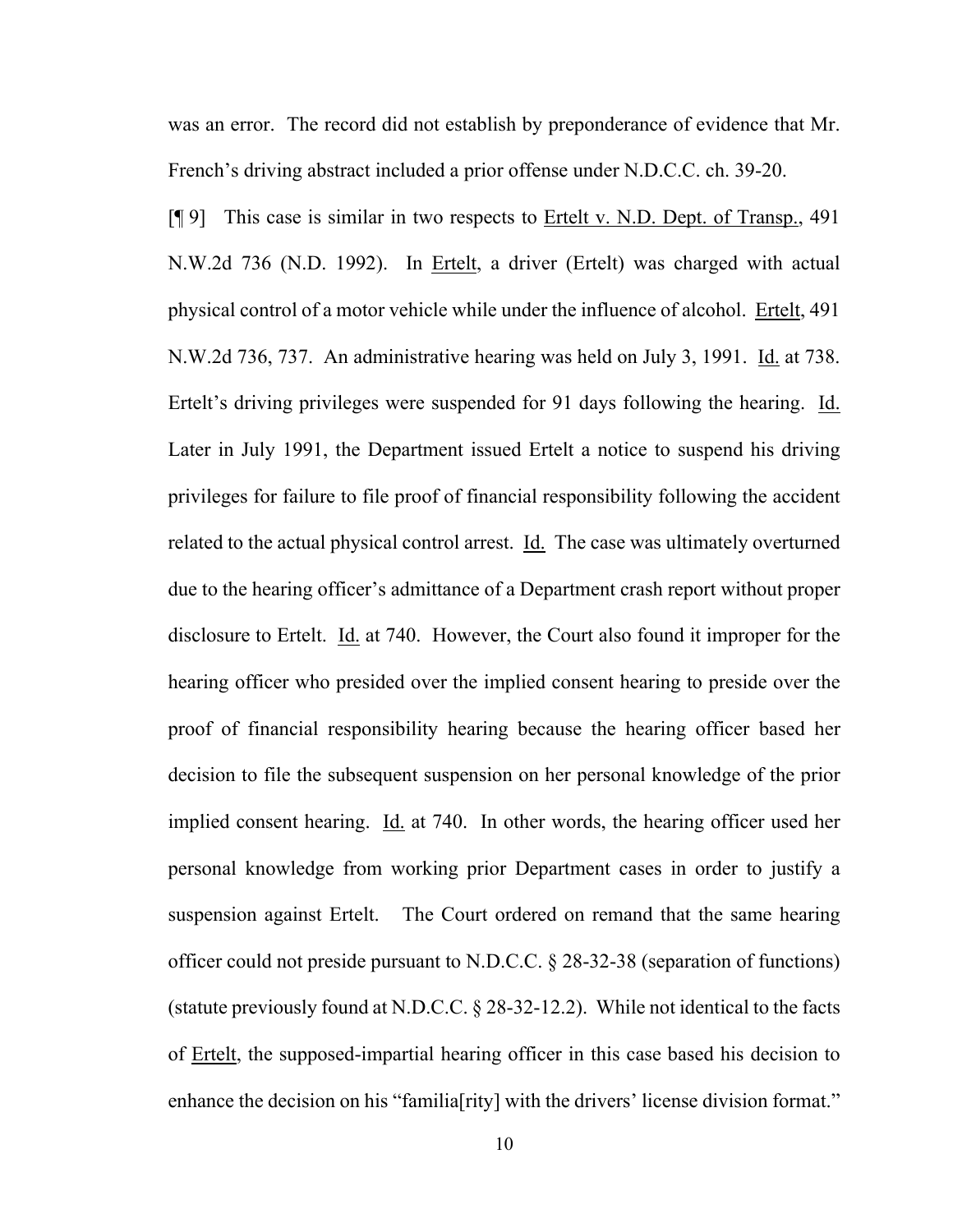In other words, the hearing officer used his experience as an employee of the Department to establish evidence that the vague notation on the driving record was a "prior offense." Instead of interjecting his own subject beliefs, the hearing officer should have decided the matter on the record before him. Like the hearing officer in Ertelt, this hearing officer erred by abandoning his impartialness, overstepping his authority, and relying on matters not in the record.

[¶ 10] In addition, the vagueness of the drivers' license record was an issue in Ertelt. To suspend for failure to file proof of financial responsibility, the Department records at the time had to prove damage in excess of \$400. Id. at 738. After the crash report was inadmissible, the only proof of damages was found on the driving record abstract. Id. The driving record abstract contained the following notation:

# "ACC 1 06/02/91 PROP. DAMAGE FR-RPT 07/21/91 CRASH 068537 DAMAGES 02000 01000"

Ertelt, 491 N.W.2d 736, fn. 2. The Court noted "[t]here is no explanation on the record of what any of these figures mean. Absent an explanation, we do not view this as evidence of the amount of damages to the vehicle." Id. In Ertelt, the hearing officer possibly could have drawn on her experience to attempt to decipher what the ambiguous entry meant. However, like here, Department hearing officers should only consider matters in the record. Like the notation in Ertelt, the notation on the driving record here was vague. Even the Department's own witness, a North Dakota Highway Patrol Trooper with over twenty years of experience, could not provide any favorable testimony to the Department on the meaning of the notation. (Tr. p.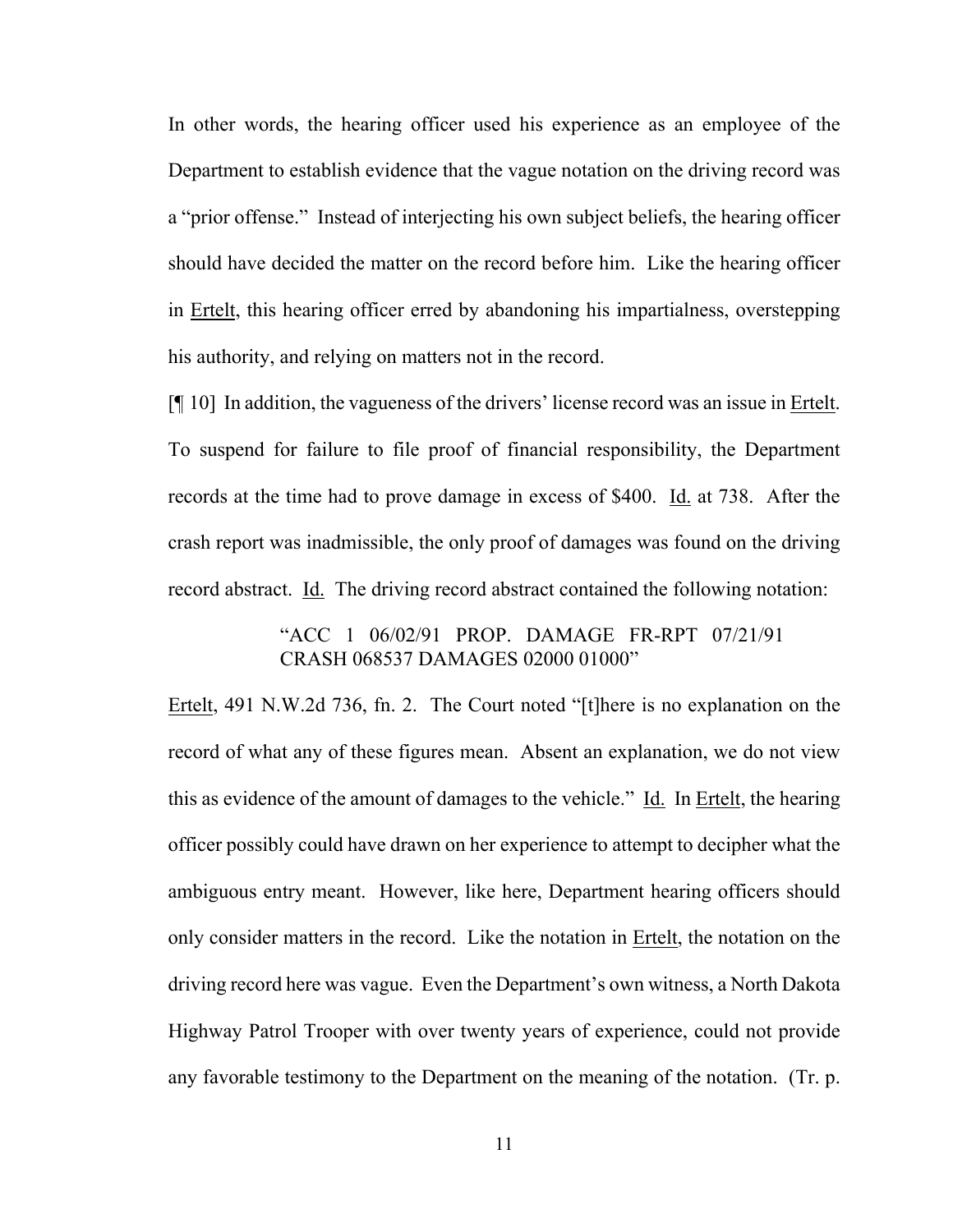3, l. 25). For whatever reason, the legislature has required - when there is no prior driving under the influence criminal conviction - that any prior suspension or revocation used to enhance be imposed pursuant to N.D.C.C. ch. 39-20. The Department records in this case fail to provide the additional information required by the legislature.

[¶ 11] The Department again misconstrued the issue in its brief to this Court. The Department argued since the driving record was created by the Department, there is a rebuttable presumption of its regularity. (Appellant's Br. ¶¶ 22-29). The issue, however, is not whether the driving abstract is a regularly kept record of the Department. The issue is that the contents of the record were insufficient to establish a prima facie case for an enhanced suspension required by the legislature under N.D.C.C.  $\S$  39-20-04.1(1)(c). Additional information should have been provided to meet the legislative requirements required under N.D.C.C. ch. 39-20- 04.1. The district court was correct when it determined the records did not support the enhanced suspension and no reasonable, impartial mind could infer such from the Department's record. The district court's judgment should be affirmed.

#### 2. The Department will not be overly burdened going forward.

[¶ 12] If the prior offense alleged on Mr. French's record was indeed imposed pursuant to N.D.C.C. ch. 39-20, there should be a corresponding report and notice form or hearing officer decision in the Department's records. See Hearing Officer Decision ("Mr. French's driving record shows that he requested and received a

12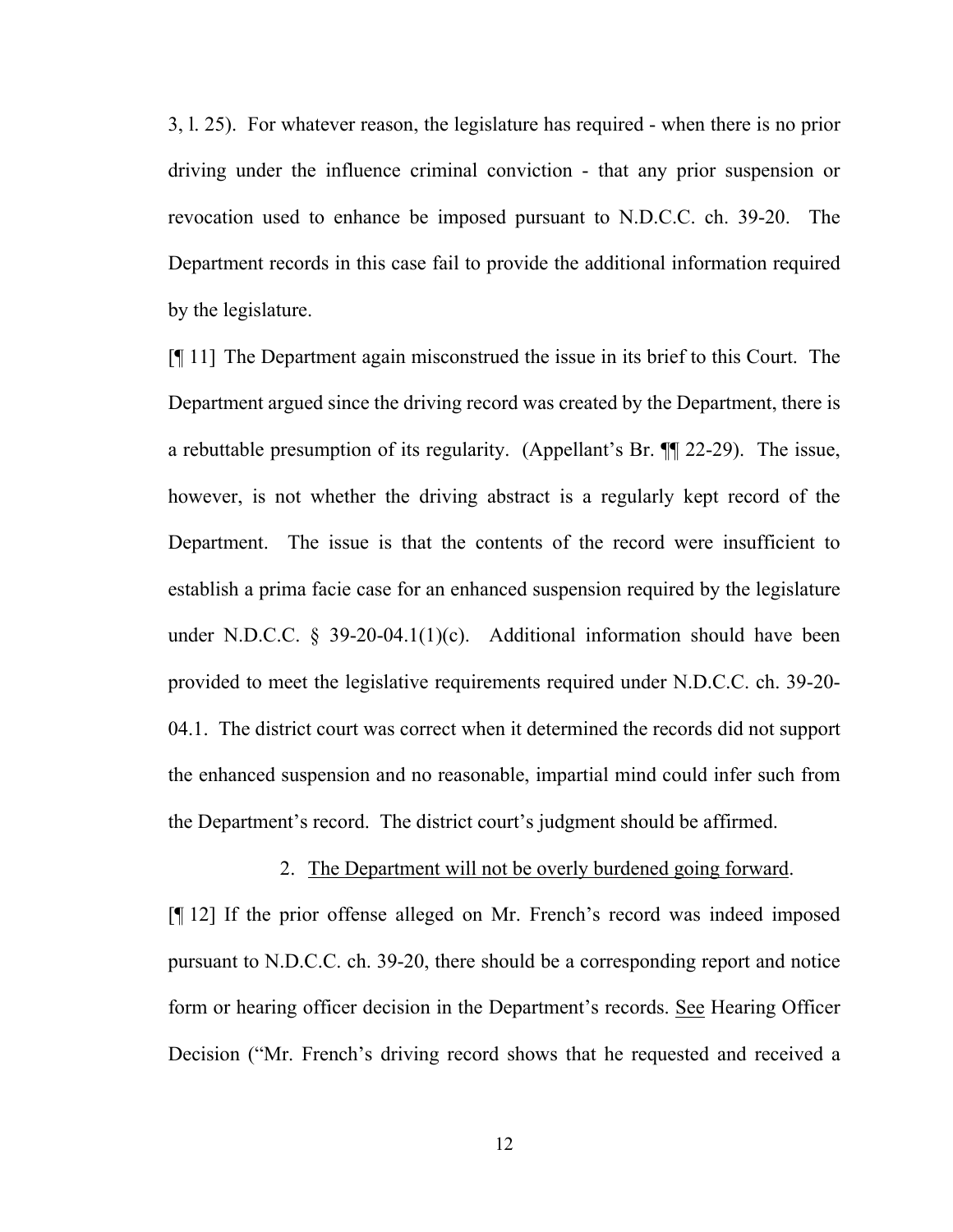NDDOT administrative hearing. …" The hearing officer exaggerated the burden to the Department in his decision:

> To require that a Drivers (sic) License Division (DLD) representative appear live for each administrative hearing where the driving record was relevant to the period of suspension or revocation would be a waste of resources that is not required to provide the administrative process that drivers are due under the statute.

A suspension or revocation under N.D.C.C. ch. 39-20 is commenced when the temporary driver's permit is forwarded by the law enforcement officer to the director of the Department. See N.D.C.C. § 39-20-03.1(4) and 29-20-04(1). That form becomes part of the Department's records. These documents self-authenticate as records of the Department without need for further foundational testimony. It was disingenuous for the hearing officer to claim an employee would have to "appear live" for the hearing as the Department should already have the records in its possession. If a prior suspension was imposed to N.D.C.C. ch. 39-20, the Department can simply forward a record already in its possession to the hearing officer. In this case, the hearing officer improperly drew on his own expertise and alleged Mr. French had a hearing pursuant to N.D.C.C. § 39-20; if so, the Department records should include a Department decision which would unequivocally show whether that hearing was held pursuant to N.D.C.C. ch. 39-20. The Department failed to provide that information. The hearing officer's subjective, purported knowledge of what a driver's license record might look like is insufficient for the Department to meet its burden in this case. The district court correctly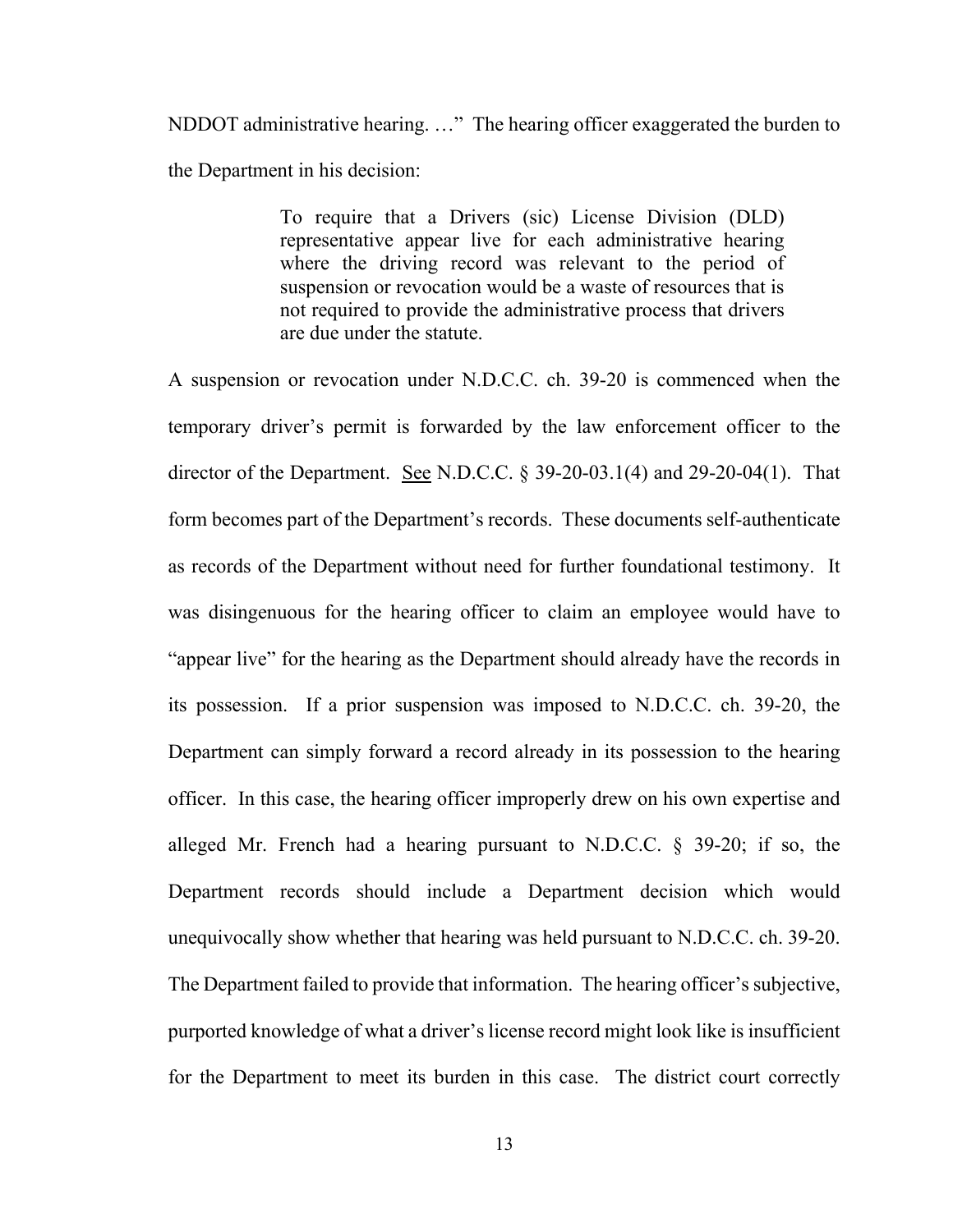determined the enhanced suspension was not supported by the record and its judgment should be affirmed.

### **II. The district court did not abuse its discretion when it awarded attorney fees pursuant to under N.D.C.C. § 28-32-50(1).**

[¶ 13] The district court found the Department acted without substantial justification and awarded attorney fees to Mr. French pursuant to N.D.C.C. § 28- 32-50(1). (Appx. p. 17). A district court's order of attorney fees is reviewed under an abuse of discretion standard. Drayton v. Workforce Safety and Ins., 2008 ND 178, ¶ 38, 756 N.W.2d 320. Here, the hearing officer attempted to use his own experience to obtain the desired result for the Department. Further, the hearing officer exaggerated the hardship to the Department to help prove the Department's case. The Department ignored and misapplied the law and acted without substantial justification. The district court made explicit findings regarding the clarity of the statute and found the Department acted without substantial justification. (Appx. p. 17). The district court did not abuse its discretion when it awarded attorney fees and the order should be affirmed.

#### (¶14) **CONCLUSION**

[¶ 15] The records of the Department did not justify a 365-day suspension as the records were insufficient to prove a "prior offense" under North Dakota law. The hearing officer's decision was contrary to law and the facts were not supported by a preponderance of evidence. The district court correctly applied the law and its judgment should be affirmed.